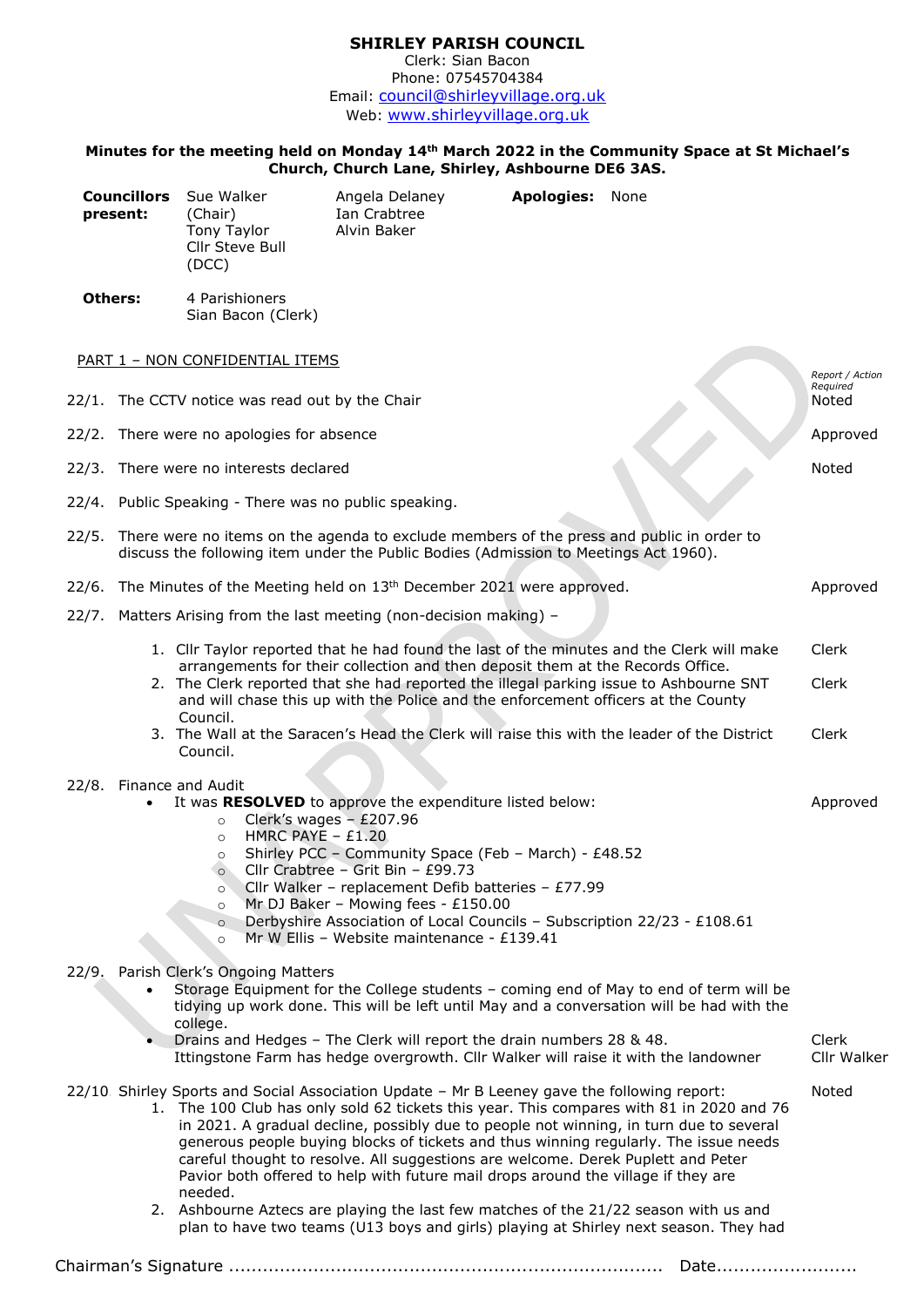to look for other pitches as the Ashbourne Rec is not usable, due to development work on the new pavilion.

- 3. Weston will be back with us for the summer league season, under new management, with Dan Lyle Smith being replaced by John Ratledge.
- 4. We are delighted that after everything the last two years has thrown up, the Sports Field is being used by young people for sport again, and is generating income.
- 5. We have had a complaint about a driving incident on Park Lane involving an unknown parent, dropping a young player off. The complaint was dropped when we asked for details, but we still take it seriously. We will be putting up the "Please Slow Down" sign again before matches. We have previously tried and failed to have the speed limit reduced on Park Lane. It was noted that SS&SA are not responsible for driving standards on the village roads and any serious traffic problems should be reported to the Police, whether related to football or not. Councillor Steve Bull, suggested a twostep approach. First, get the speed limit reduced by Road Traffic Order on all of the lanes in and around the village. Second, install flashing lights (as are installed in Brailsford) to remind drivers of the new lower limit. To build up a body of evidence of traffic-related issues, all such issues should now be reported to the Police. Once lower limits are in place, they can be enforced by villagers taking part in a CREST Community Speedwatch. It was thought that the next steps are to report existing incidents to Police (Mr Leeney). And ask villagers to report future incidents directly (Mrs Leeney via Village Voice WhatsApp group).
- 6. The cabin roof leak is fixed. All machinery is ready for the new season. The football pitch is marked out.
- 7. Insurance renewal is over £800 this year so Gail Barke (Treasurer) is shopping around for alternative policies. We are currently with Charity Assured. The 100 Club has taken circa £1,200 which is just £700 net of prizes. Hence it is very important for us to sell 100 tickets, not sixty! Discussion followed. Cllr Steve Bull has suggested we apply for a grant to improve
- 22/11. Pot Holes It was noted that there were three potholes that have now been reported on Hall Lane that required repair. There is also one on Park Lane, one on the Crescent, and two on Wormsley Lane. Cllr Crabtree will report these to the Highways Department. Cllr Crabtree
- 2 22/12. Planning Applications New: • Derbyshire Dales - None • Derbyshire County Council - None Noted 22/13. Churchyard Maintenance • Wall repairs – Cllr Walker reported that she had spoken to the neighbours and they are happy with the repair plans. The Council will keep them up to date with the wall repair progress. Cllr Baker reported that the College had asked if it would be possible for a local farmer to excavate the soil from gravedigging that was against the wall. It was established that it would require doing it by hand but Cllr Crabtree agreed to the soil going into his field over the wall. • Mowing – The trees are being trimmed and tidied around the gravestones. Noted 22/14. Neighbourhood Watch Update and New Coordinator – Cllr Walker noted that there had been no takers for the Neighbourhood Watch coordinator position. Mrs D Leeney put her name forward and agreed to take over from Mr Tyler. 22/15. Dog Fouling – Cllr Walker reported that there was nothing new to report. Some of the signs need cleaning and renewing and Cllr Walker will do that over the coming weeks. Cllr Walker 22/16. Queen's Jubilee 2022 – It was noted that there were grants available from the Derbyshire County Council. It was thought that a joint enterprise with the Council and SS&SA bringing the pub into the planning and organising. Cllr Walker will take the chair position of the organisation group and speak to the pub. Mrs Leeney will advertise for volunteers on the village WhatsApp group and a meeting will be put together to discuss what is happening. Cllr Bull kindly suggested applying for a £400 grant from his available County Council Grant funds. Cllr Walker Clerk 22/17. Communication with Parishioners It was agreed to set up a Gmail email account to make the emails more accessible to the Clerk and to get around the current server size issue. The Clerk will ask the current administrator to forward all emails to the new email address and she will change it with all of the other local authorities and on the website. Clerk 22/18. Correspondence – The following correspondence was notes:

Chairman's Signature ............................................................................. Date .........................................